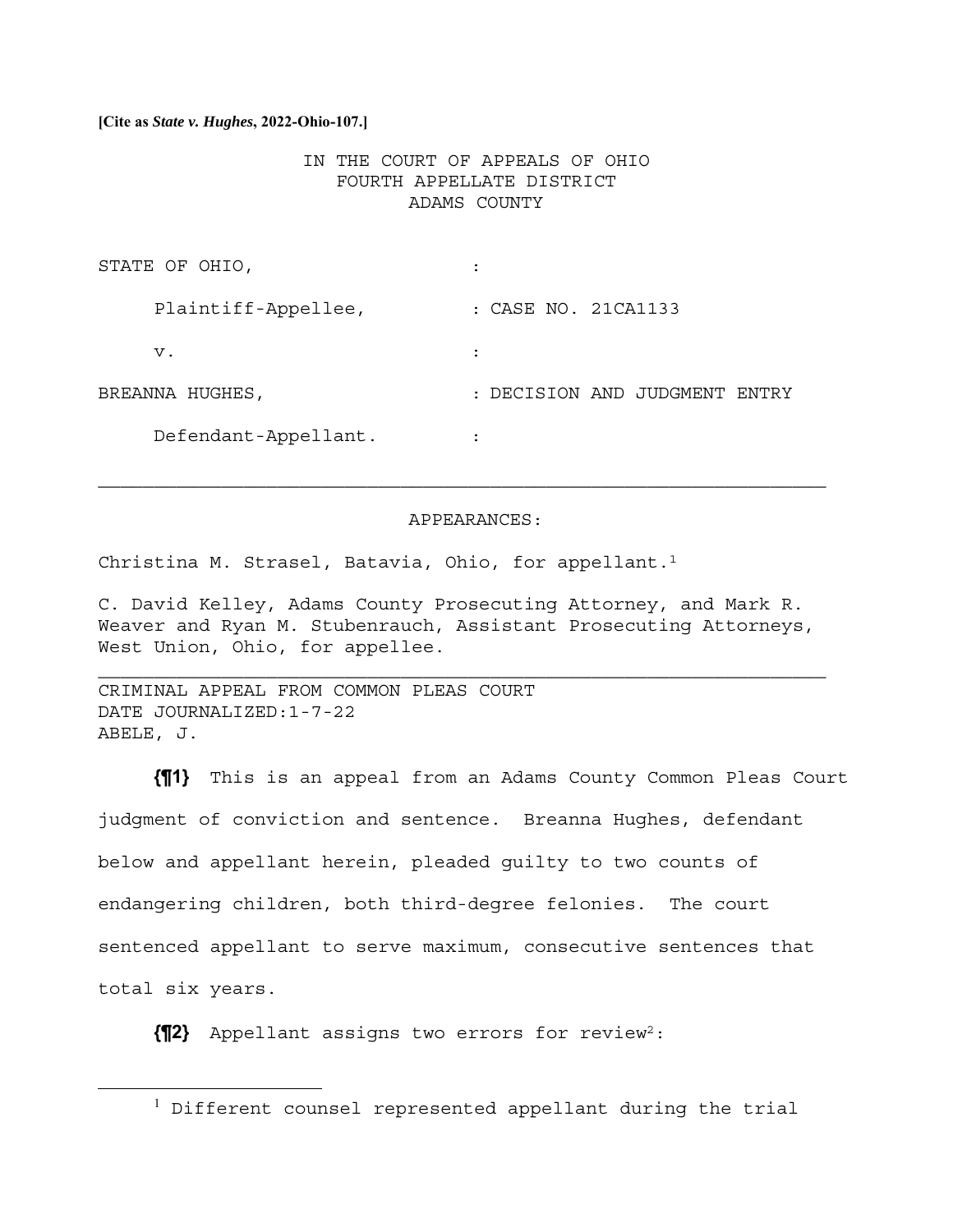FIRST ASSIGNMENT OF ERROR:

"THE TRIAL COURT ERRED TO THE PREJUDICE OF MS. HUGHES BY IMPROPERLY SENTENCING HER TO CONSECUTIVE PRISON TERMS."

SECOND ASSIGNMENT OF ERROR:

"THE TRIAL COURT ERRED BY IMPOSING A MAXIMUM SENTENCE OF 6 YEARS CONSECUTIVE WITH A 36-MONTH MAXIMUM PRISON SENTENCE THAT WAS NOT SUPPORTED BY THE RECORD."

**{¶3}** On October 21, 2019, an Adams County Grand Jury returned an indictment that charged appellant with one count of felonious assault in violation of R.C. 2903.11(A)(1), and one count of endangering children in violation of R.C. 2919.22(B)(2), both second-degree felonies. Initially, appellant pleaded not guilty.

**{¶4}** On October 19, 2020, the trial court held a change of plea hearing. At the hearing, appellant pleaded guilty to two counts of endangering children in violation of R.C. 2919.22(A)(E)(2)(c), both third-degree felonies. Appellant acknowledged she had custody and control over her minor child, O.M., then two-years-old, when she and her wife, Kristina Hughes (Hughes), forced O.M. to shower in freezing water as punishment for

court proceedings.

 $^2$  It appears that appellant's brief does not comply with App.R. 16(A)(1)-(4). That rule requires a brief to include a table of contents, table of cases and authorities, references to the record that relate to assignments of error, and statement of issues. Nevertheless, we will consider the merits of this appeal.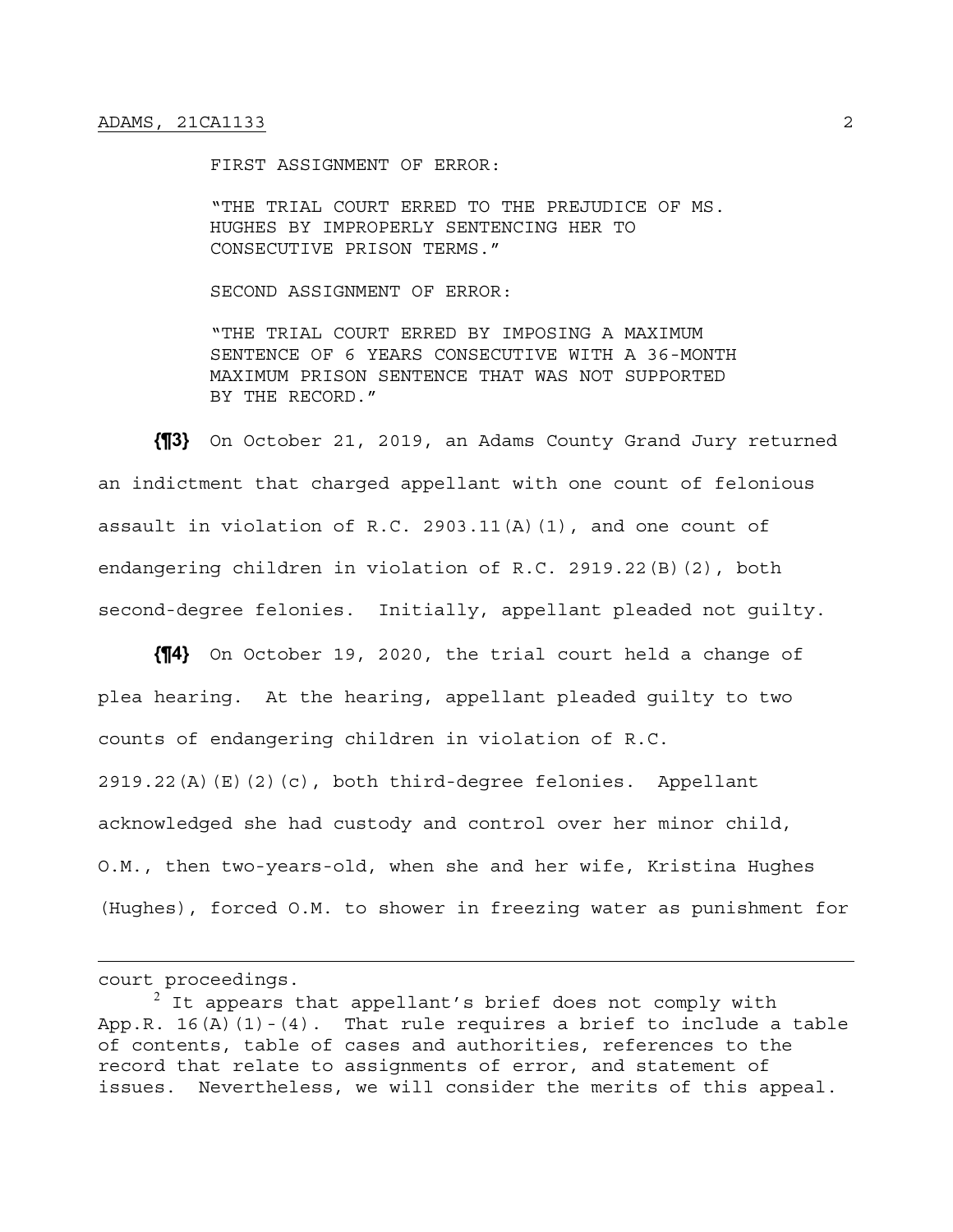a potty training accident. Appellant further stated that, because O.M. "cussed or something," they "grabbed [O.M.'s] cheeks and put [hot sauce] between his teeth that way he couldn't bite down." Appellant also said, "[O.M.] actually liked hot sauce he like eats it. So, there was not much of a reaction from that one."

**{¶5}** Another time, appellant stated that Hughes struck O.M. with a "piece of like, uh, hardwood flooring, struck on the bottom for that." When asked why appellant would allow her partner to strike her child with a board on bare skin, appellant stated, "the reasoning for those are anything really \* \* \* um, my son was always in trouble." Finally, appellant testified about a whipping that involved "just a leather belt" while Hughes' three teenage children were present. Apparently, this "whipping" caused bruising, open sores and scarring. Appellant also added that O.M. viewed Hughes as a parent and referred to her as "Dad." Appellant further acknowledged that she did not stop the abuse, sought no medical treatment, and did not contact law enforcement.

**{¶6}** After consideration, the trial court sentenced appellant to: (1) serve three years on each count, to be served consecutively for a total of six years, (2) serve a mandatory three-year postrelease control term, (3) pay a \$2,500 fine, and (4) have no contact with children.

**{¶7}** This appeal followed.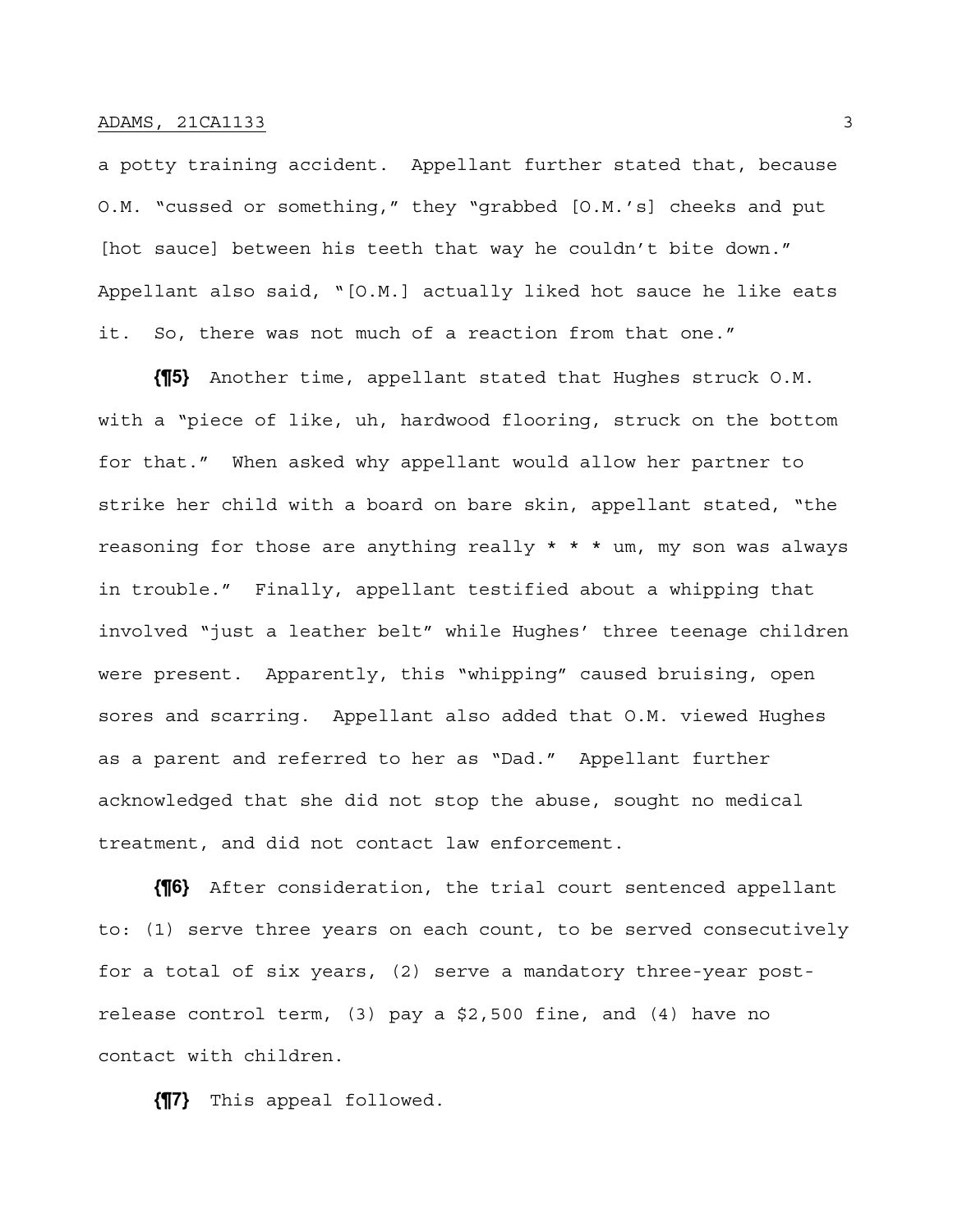I.

**{¶8}** In her first assignment of error, appellant asserts that the trial court erred by sentencing her to serve consecutive prison terms. Appellant does acknowledge that the trial court recited all of the required statutory language on the record, and included that language in the sentencing entry, but contends that the record does not support the trial court's findings.

**{¶9}** The Supreme Court of Ohio held in *State v. Gwynne*, 158 Ohio St.3d 279, 2019-Ohio-4761, 141 N.E.3d 169, that R.C. 2953.08(G)(2) applies to consecutive-sentencing review and, pursuant to that statute, an appellate court may increase, reduce, modify, or vacate and remand a challenged felony sentence if the court clearly and convincingly finds either "that the record does not support the sentencing court's findings," under the specified statutory provisions, or "the sentence is otherwise contrary to law." *State v. Cottrill,* 4th Dist. Ross No. 20CA3704*,* 2020-Ohio-7033, ¶ 11. "[C]lear and convincing evidence is that measure or degree of proof which is more than a mere 'preponderance of the evidence,' but not to the extent of such certainty as is required 'beyond a reasonable doubt' in criminal cases, and which will produce in the mind of the trier of facts a firm belief or conviction as to the facts sought to be established." *Cross v. Ledford*, 161 Ohio St. 469, 120 N.E.2d 118 (1954), paragraph three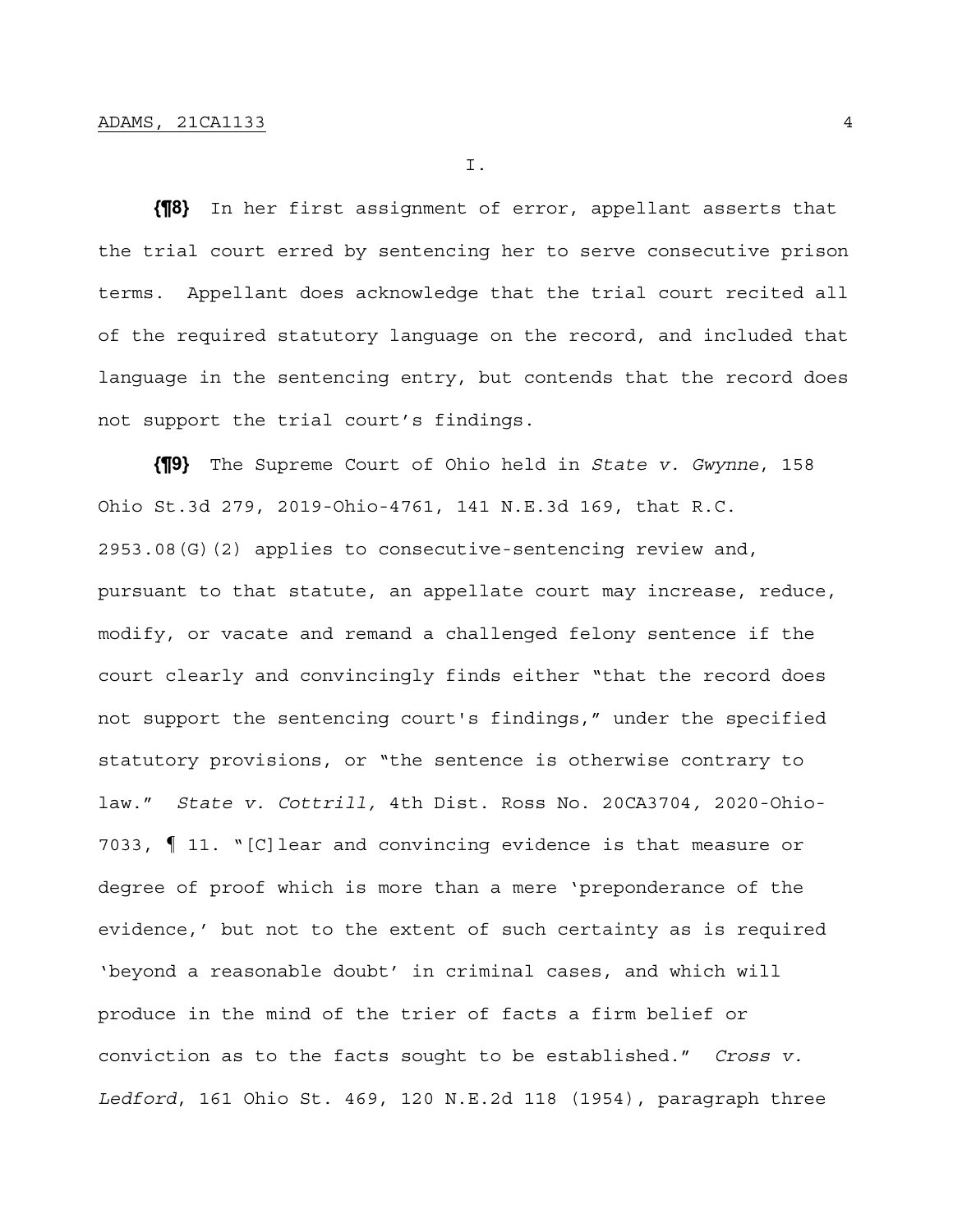of the syllabus; *State v. Conant*, 4th Dist. Adams No. 20CA1108, 2020-Ohio-4319, ¶ 42. Thus, appellate courts may vacate or modify any sentence that is not clearly and convincingly contrary to law only if the appellate court finds, by clear and convincing evidence, that the record does not support the sentence*. State v. Walker*, 4th Dist. Gallia No. 19CA1, 2020-Ohio-617, ¶ 19.

**{¶10}** R.C. 2929.41(A) establishes a statutory presumption in favor of concurrent sentences. Appellate courts review consecutive sentences for compliance with R.C. 2929.14(C)(4), which provides for the imposition of consecutive sentences and sets forth a threestep analysis. *State v. Williams*, 4th Dist. Adams No. 19CA1090, 2019-Ohio-4873. R.C. 2929.14(C)(4) provides:

If multiple prison terms are imposed on an offender for convictions of multiple offenses, the court may require the offender to serve the prison terms consecutively if the court finds that the consecutive service is necessary to protect the public from future crime or to punish the offender and that consecutive sentences are not disproportionate to the seriousness of the offender's conduct and to the danger the offender poses to the public, and if the court also finds any of the following:

\* \* \*

(b) At least two of the multiple offenses were committed as part of one or more courses of conduct, and the harm caused by two or more of the multiple offenses so committed was so great or unusual that no single prison term for any of the offenses committed as part of any of the courses of conduct adequately reflects the seriousness of the offender's conduct.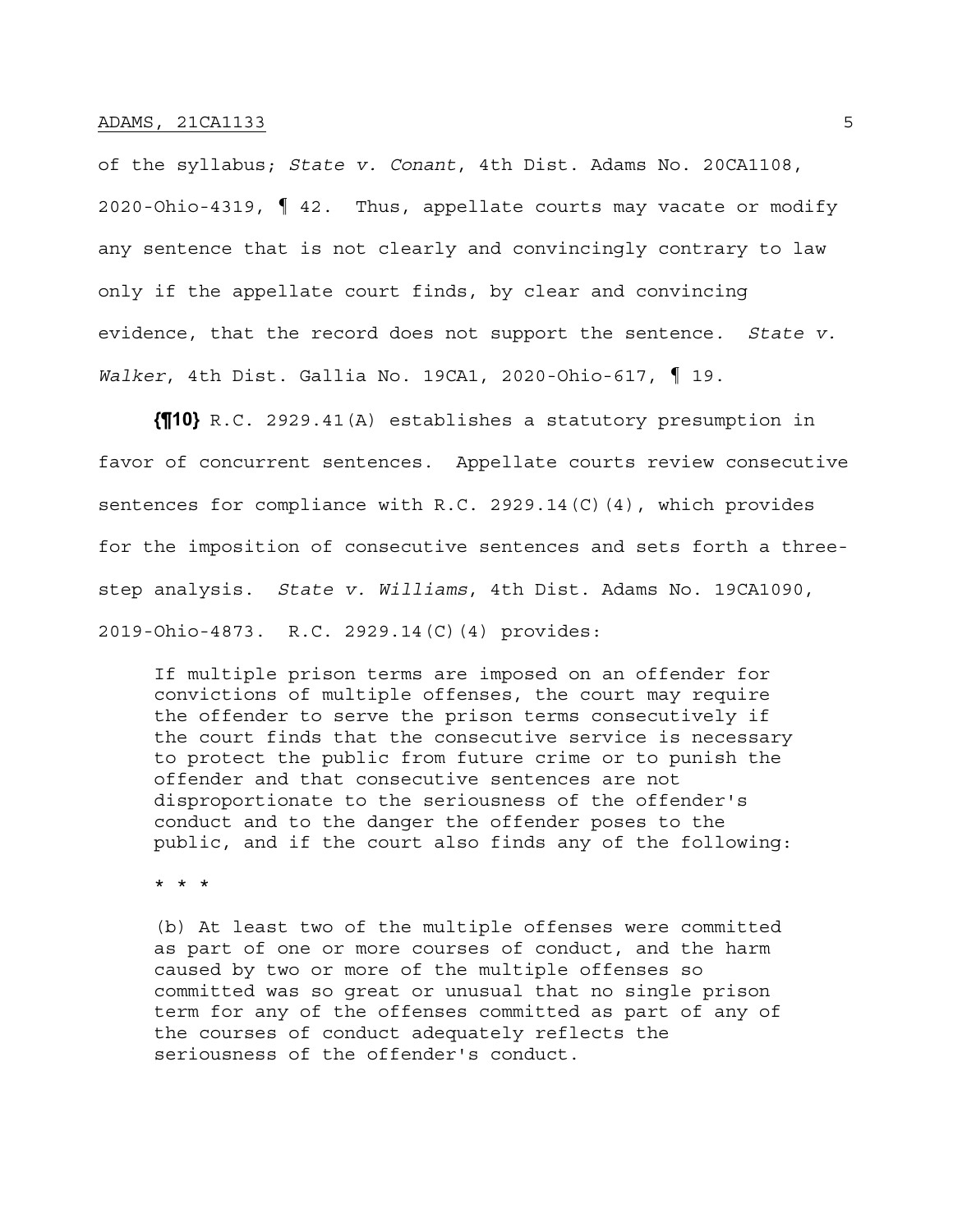**{¶11}** "In order to impose consecutive terms of imprisonment, a trial court must make the findings mandated by R.C. 2929.14(C)(4) at the sentencing hearing and incorporate its findings into its sentencing entry, but the court has no obligation to state reasons to support its findings." *State v. Blair*, 4th Dist. Athens No. 18CA24, 2019-Ohio-2768, ¶ 52, citing *State v. Bonnell*, 140 Ohio St.3d 209, 2014-Ohio-3177, 16 N.E.3d 659, syllabus. *See also State v. Kulchar*, 4th Dist. Athens No. 10CA6, 2015-Ohio-3703, ¶ 47; *State v. Watson*, 4th Dist. Meigs No. 18CA20 & 18CA21, 2019-Ohio-4385, ¶ 17.

**{¶12}** In the case sub judice, as appellant acknowledges, the trial court made the R.C. 2929.14(C)(4) required findings to support the imposition of consecutive sentences, both on the record and in the sentencing entry. The trial court concluded that, according to R.C. 2929.14(C)(4)(b), "[a]t least two of the multiple offenses were committed as part of one or more courses of conduct, and the harm caused by two or more of the multiple offenses so committed was so great or unusual that no single prison term for any of the offenses committed as part of any of the courses of conduct adequately reflects the seriousness of the offender's conduct."

**{¶13}** Appellant contends, however, that the record does not support the trial court's imposition of consecutive sentences.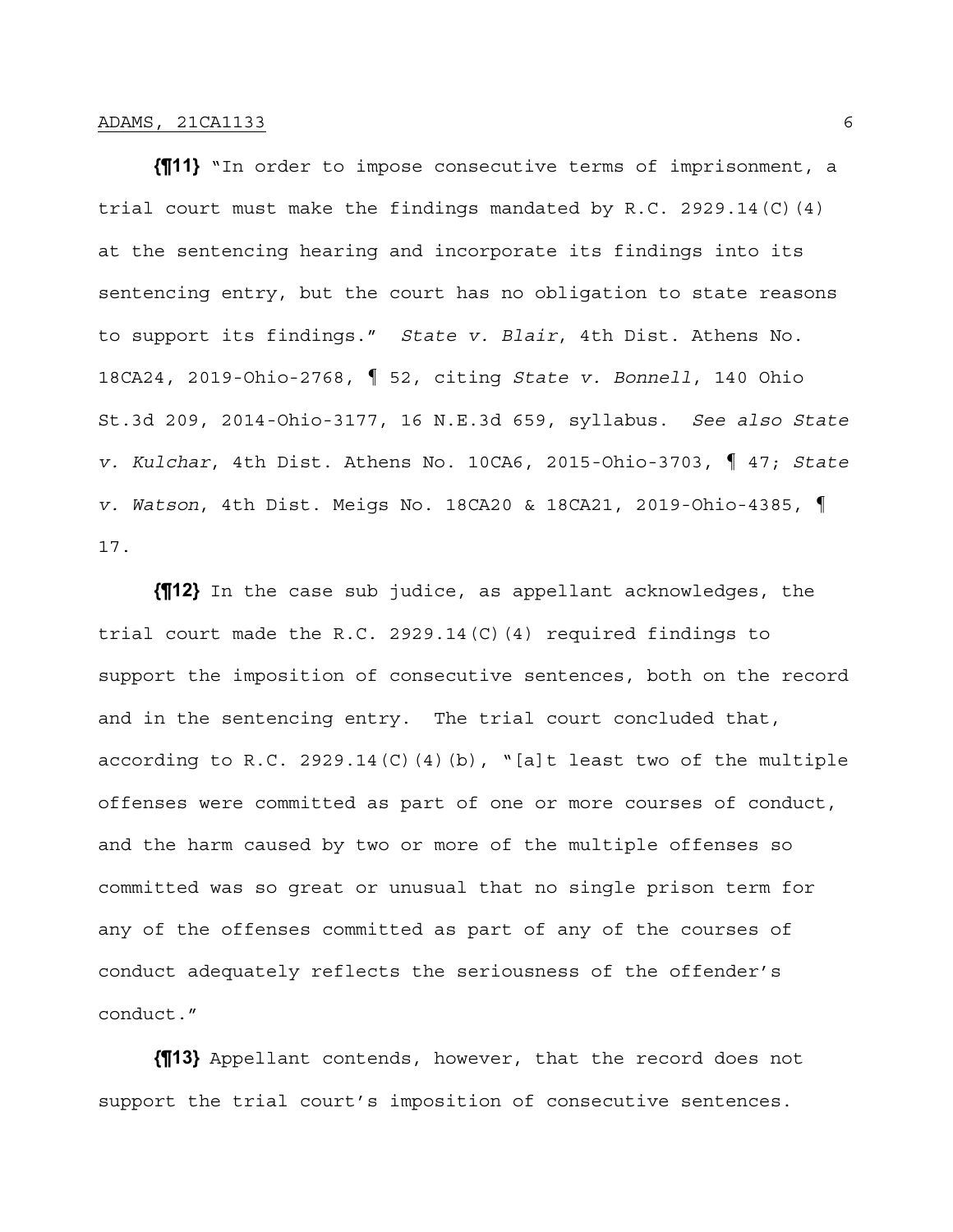Appellant argues that (1) she does not pose a threat to the public because she had no prior offenses other than minor traffic tickets, and (2) she is a victim of abuse and domestic violence, but since her indictment she has undergone therapy and her condition has improved.

**{¶14}** In the case sub judice, the trial court reviewed the facts and evidence, including recordings appellant made while her spouse beat her two-year-old child, forced him to stand under freezing water, and poured hot sauce down his throat. The court noted that these recordings provided vivid evidence of the victim's suffering and appellant's spouse's verbal abuse. At sentencing, the trial court described the recordings in this manner: "There's not a person in here that won't live with the stigma of this  $* * *$ tape. I watch, I don't know who the guest are, but, uh, holding their ears, crying, wanting to leave which they had the opportunity to."

**{¶15}** Although appellant did have a minimal record prior to the events in the case at bar, the facts of this case involved the torture of her two-year-old child. The trial court described the crimes in this manner: "I've stared down the eyes of some dark people, murderers, horrible rapist, kidnappers. And I have never experienced a more heinous crime than what was subjected on this little boy at your hands, because you failed to act." The court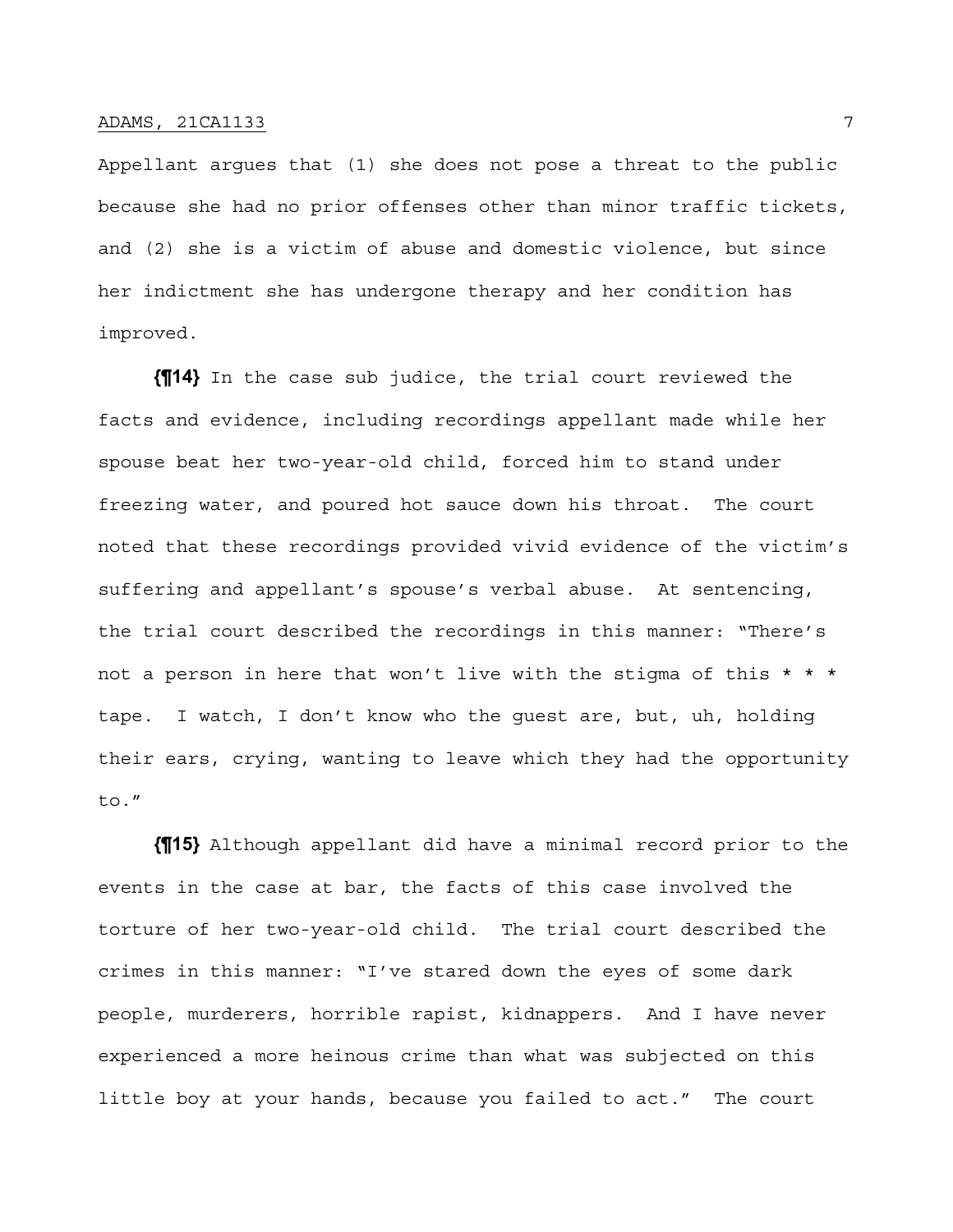also noted that appellant lacked remorse as demonstrated from her statement offered during the plea hearing that she believed the victim liked hot sauce.

**{¶16}** After our review of the record, and based on the above facts, we conclude, by clear and convincing evidence, that the record in the case sub judice fully supports the imposition of consecutive sentences. Appellant's egregious failure to protect her child from the hands of appellant's then spouse supports the trial court's decision that (1) appellant committed at least two of the multiple offenses as part of one or more courses of conduct, and (2) the harm caused by two or more of the multiple offenses was so great or unusual that no single prison term for any of the offenses committed as part of any of the courses of conduct adequately reflects the seriousness of the offender's conduct.

**{¶17}** Accordingly, based upon the foregoing reasons, we overrule appellant's first assignment of error.

#### II.

**{¶18}** In her second assignment of error, appellant asserts that the record does not support the trial court's imposition of maximum sentences. In particular, appellant argues that she was not the perpetrator, but "rather was passive while the violence occurred." Appellant further contends that the harm she caused to her child "is not the most serious form of harm."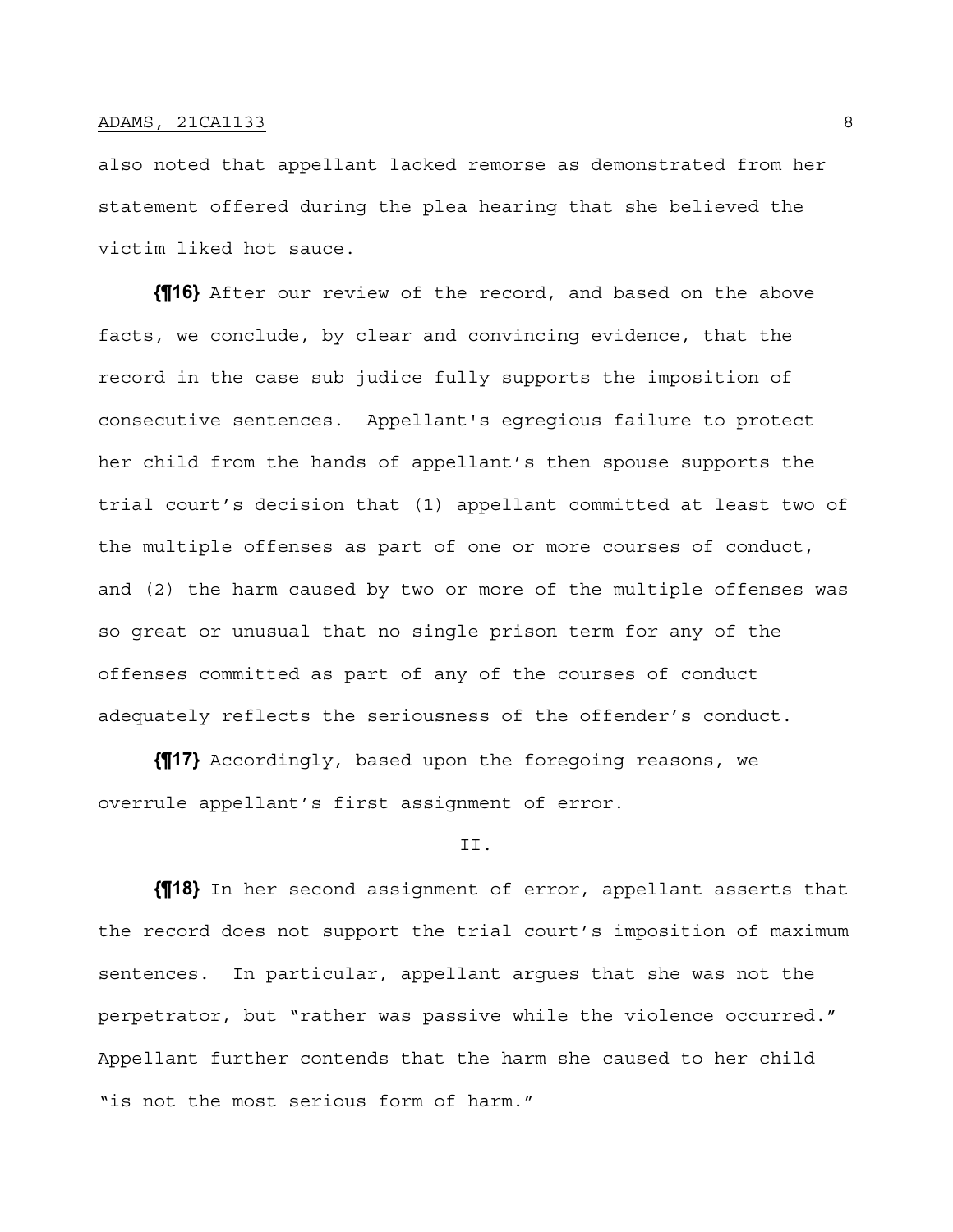**{¶19}** Pursuant to R.C. 2953.08(G)(2), an appellate court may vacate or modify a felony sentence if the court clearly and convincingly finds that the record does not support a trial court's findings. *State v. Layne*, 4th Dist. Adams No. 20CA1116, 2021-Ohio-255, ¶ 6. This is "an extremely deferential standard of review." *Id.* at ¶ 8, quoting *State v. Pierce*, 4th Dist. Pickaway No. 18CA4, 2018-Ohio-4458.

**{¶20}** A trial court's imposition of a maximum prison term for a felony conviction is not contrary to law if (1) the sentence is within the statutory range for the offense, and (2) the court considers both the R.C. 2929.11 purposes and principles of felony sentencing and the R.C. 2929.12 seriousness and recidivism factors. *Cottrill*, 4th Dist. Ross No. 20CA3704, 2020-Ohio-7033, at ¶ 22, citing *State v. Mathias*, 5th Dist. Fairfield No. 19CA52, 2020-Ohio-4224, ¶ 9; *State v. Taylor*, 5th Dist. Richland No. 17CA29, 2017- Ohio-8996, ¶ 16; *State v. Keith*, 8th Dist. Cuyahoga Nos. 103413 and 103414, 2016-Ohio-5234, ¶ 10, 16.

**{¶21}** According to R.C. 2929.11, the overriding purposes of felony sentencing are to protect the public from future crime and to punish the offender, but using the minimum sanctions to accomplish those purposes without imposing an unnecessary burden on state or local government resources. "To achieve those purposes, the sentencing court shall consider the need for incapacitating the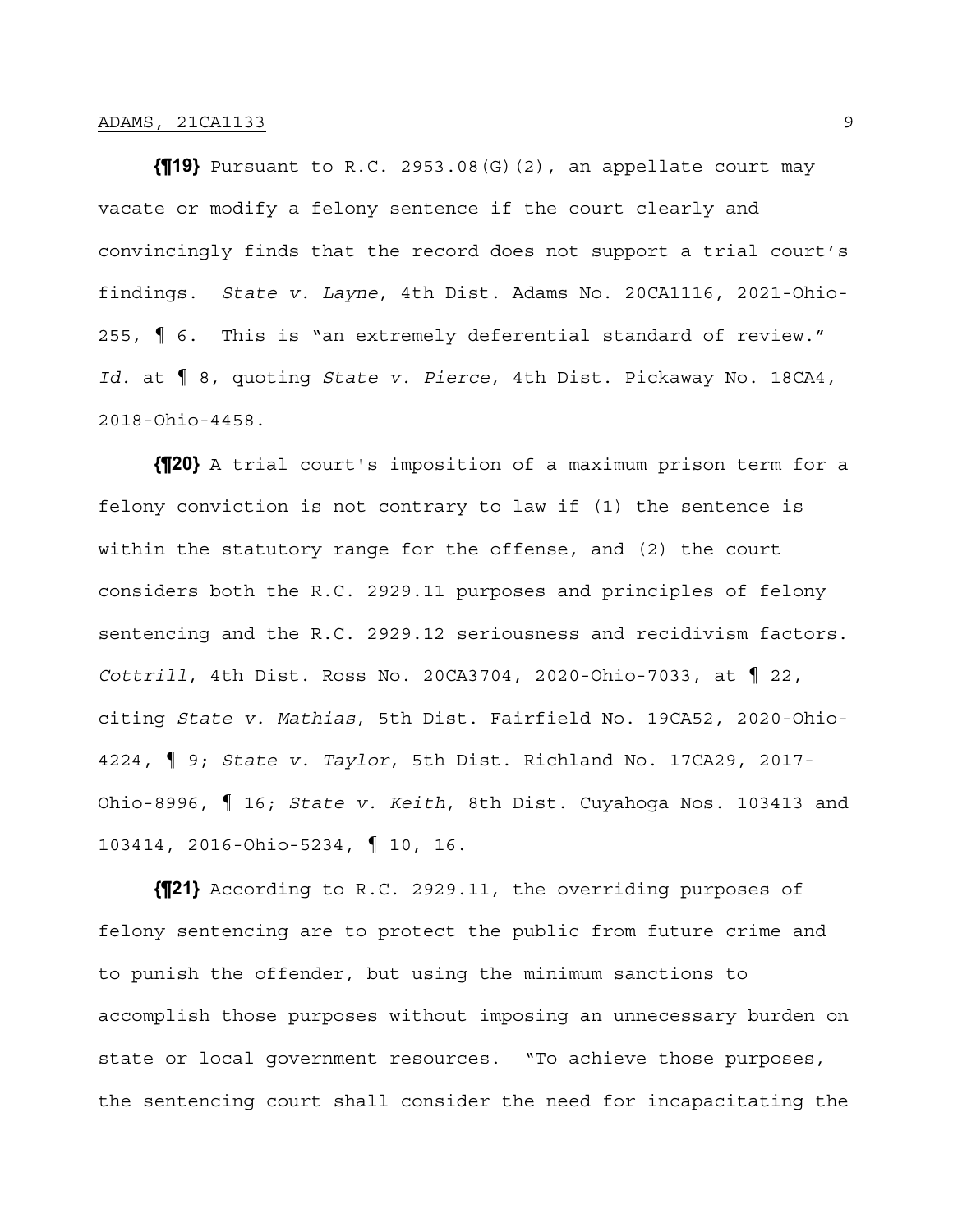offender, deterring the offender and others from future crime, rehabilitating the offender, and making restitution to the victim of the offense, the public, or both." R.C. 2929.11.

**{¶22}** R.C. 2929.12 sets forth a non-exhaustive list of factors that trial courts must consider when determining the seriousness of an offense and the likelihood that the offender will commit future offenses. *State v. Sawyer*, 4th Dist. Meigs No. 16CA2, 2017-Ohio-1433, ¶ 17; *State v. Lister*, 4th Dist. Pickaway No. 13CA15, 2014- Ohio-1405, ¶ 15. Although a trial court must consider the R.C. 2929.12 factors, "neither R.C. 2929.11 nor 2929.12 requires a trial court to make any specific factual findings on the record." *State v. Wilson,* 129 Ohio St.3d 214, 2011-Ohio-2669, 951 N.E.2d 381, ¶ 31.

**{¶23}** In the case sub judice, the trial court's sentence fell within the prescribed statutory range. Moreover, the trial court's sentencing entry provides that the court considered the R.C. 2929.11 principles and purposes of sentencing and the R.C. 2929.12 seriousness and recidivism factors.

**{¶24}** Appellant, however, argues that the record does not, in fact, support her sentence. In the companion case, *State v. Hughes*, 4th Dist. Adams No. 21CA1127, 2021-Ohio-3127, appellant's spouse requested "us to review the record and determine that the serious physical injury caused by her felonious assault offense 'is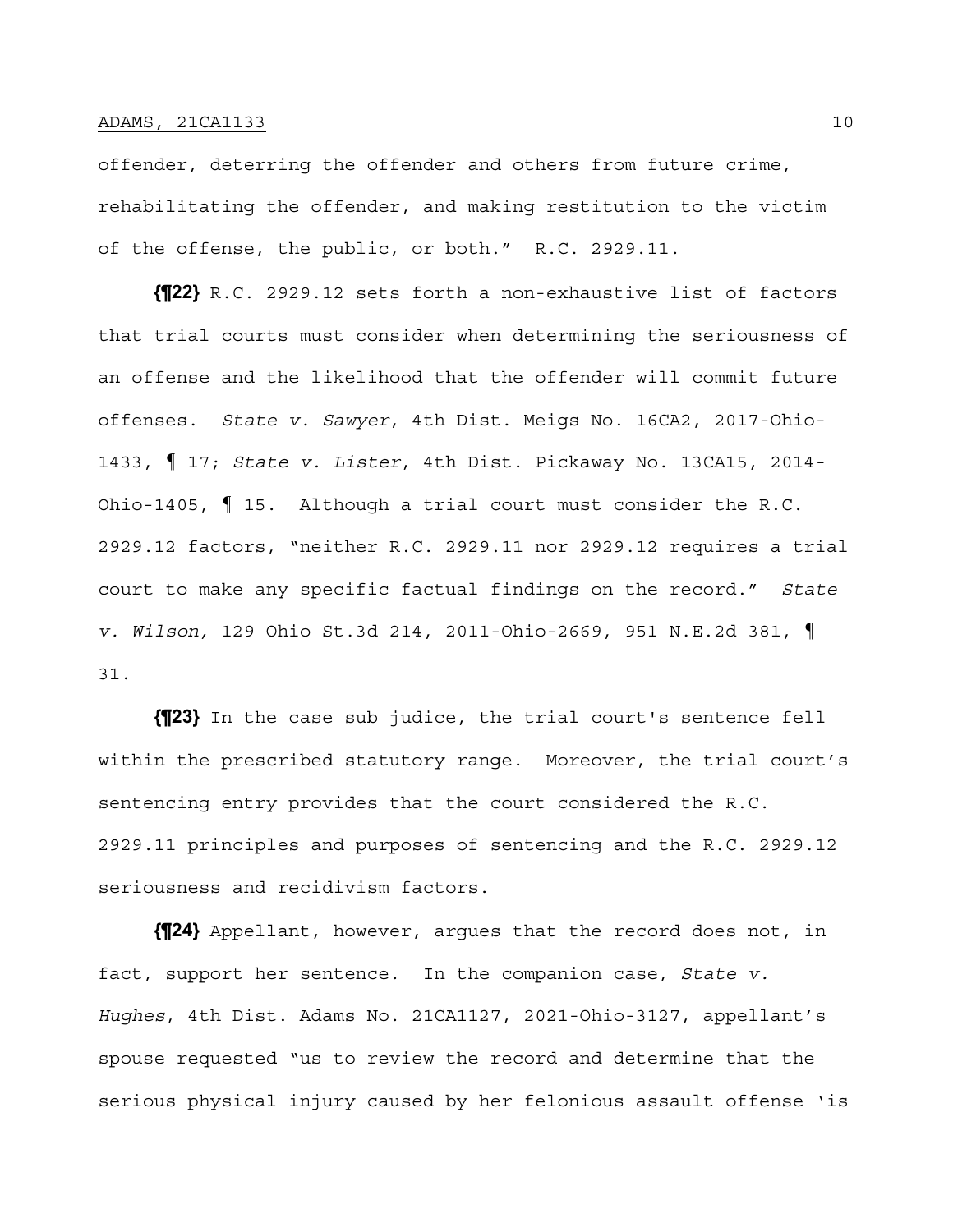not the most serious form of harm' which, in essence, is asking us to review the record and determine whether it supports the trial court's implicit finding under R.C. 2929.12(B)(2)." *Id.* at ¶ 42. We concluded, however, that this argument fell outside the scope of R.C. 2953.08(G)(2), and "asks us to go beyond our statutory authority." *Id.* We pointed to *State v. Jones,* 163 Ohio St.3d 242, 2020-Ohio-6729, 169 N.E.3d 649, ¶ 27, when the Supreme Court of Ohio held that R.C. 2953.08(G)(2) does not give appellate courts broad authority to review sentences to determine if they are supported by the record. *See also State v. Loy,* 4th Dist. Washington No. 19CA21, 2021-Ohio-403, ¶ 26-30 (discussing *Jones, supra)*; *State v. Arbogast*, 4th Dist. Adams No. 20CA1119, 2021-Ohio-484, ¶ 7-8 (discussing *Jones, supra)*.

**{¶25}** In the case sub judice, and as appellee points out, the trial court noted "there is no genuine remorse \* \* \* for the offense." Further, the court highlighted appellant's statement at her plea hearing that the victim "actually liked hot sauce." Finally, the court read a heart-breaking statement from the victim's foster parents concerning the consequences of these disturbing actions. Although appellant argues that she did not perpetrate the harm caused, but "rather was passive while the violence occurred," appellant unquestionably and repeatedly failed to protect her young child from multiple heinous acts.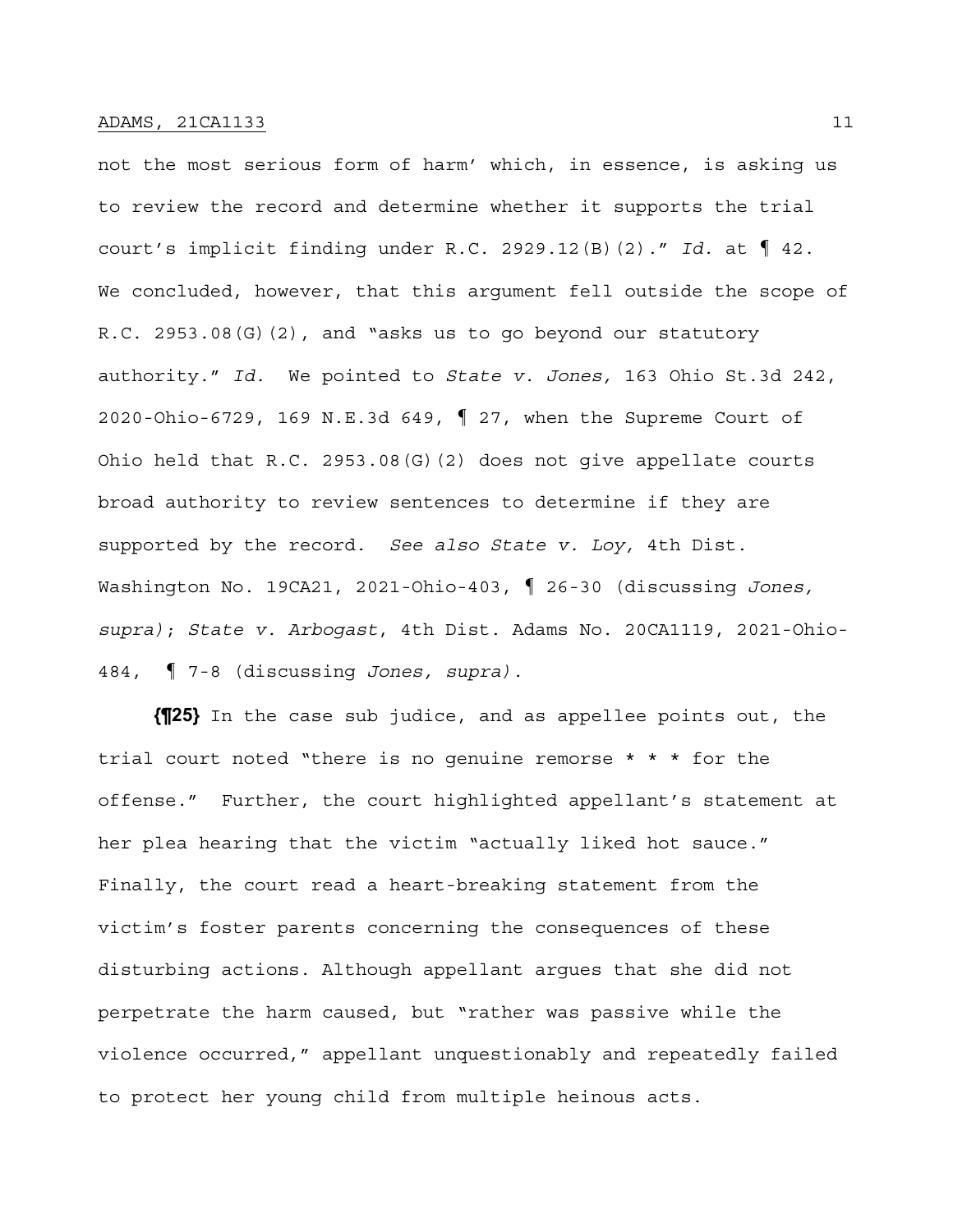**{¶26}** After our review, we believe that the trial court properly considered the R.C. 2929.11 purposes and principles of sentencing and the R.C. 2929.12 relevant factors to determine an appropriate sentence. Moreover, appellant's sentence falls within the statutory range.

**{¶27}** Accordingly, based upon the foregoing reasons, we overrule appellant's second assignment of error and affirm the trial court's judgment.

JUDGMENT AFFIRMED.